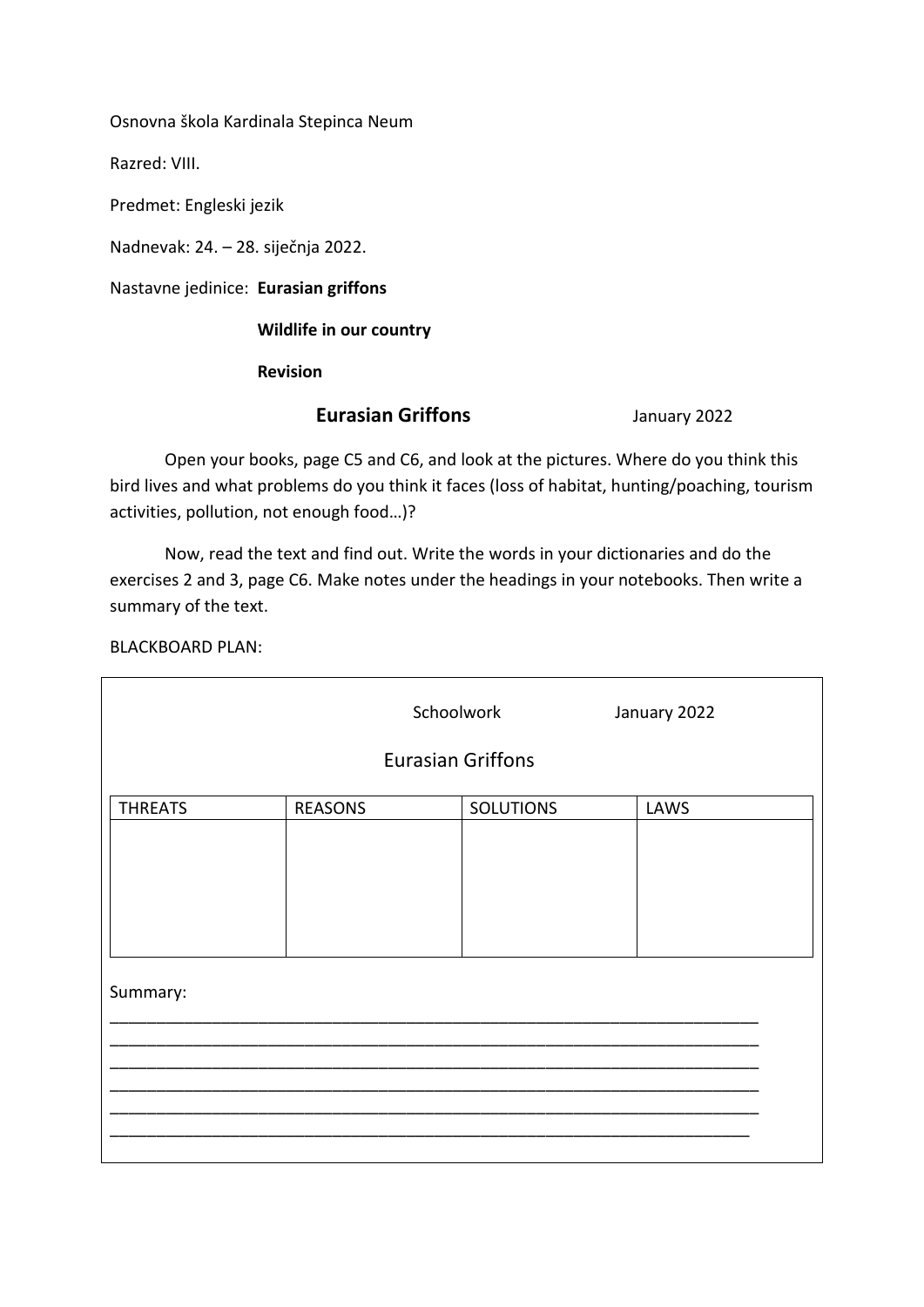### **Wildlife in our country**

This theme is for those who would like to learn more, so here is a task for you:

Search the Internet and find some information about wildlife in our country (the most common wild animals, endangered species,…). You can also choose one wild/endangered animal and write about it like it is written about Eurasian griffons in your books. Let your imagination write this story. Please, use a sheet of paper for that. Those who decide to do this will present it to the class when we get back to the classroom. It will be evaluated, too. So, do your best!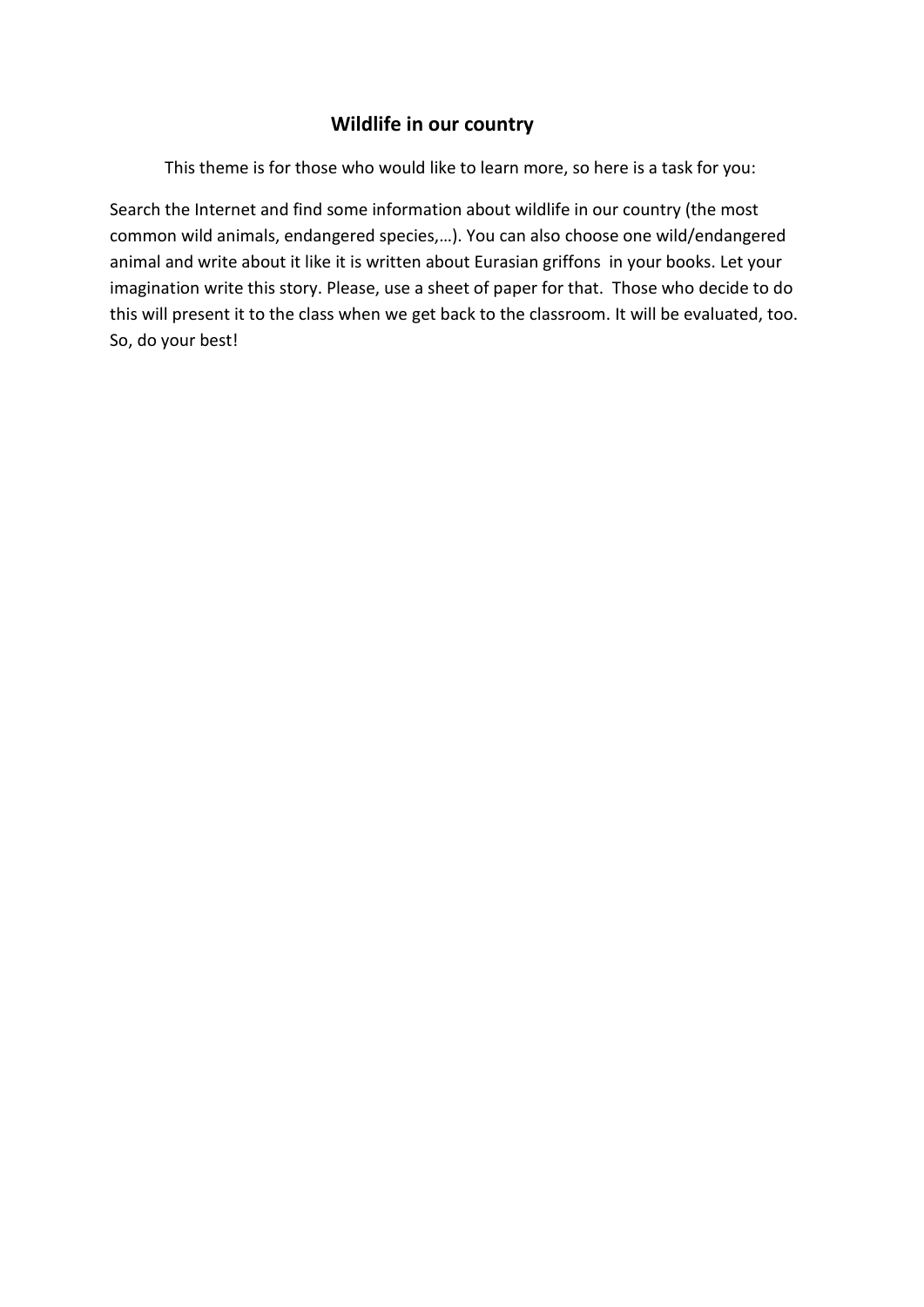## **Revision**

For the last lesson of this week let's revise Modules 1-3. This would be a great preparation for getting back to our classroom.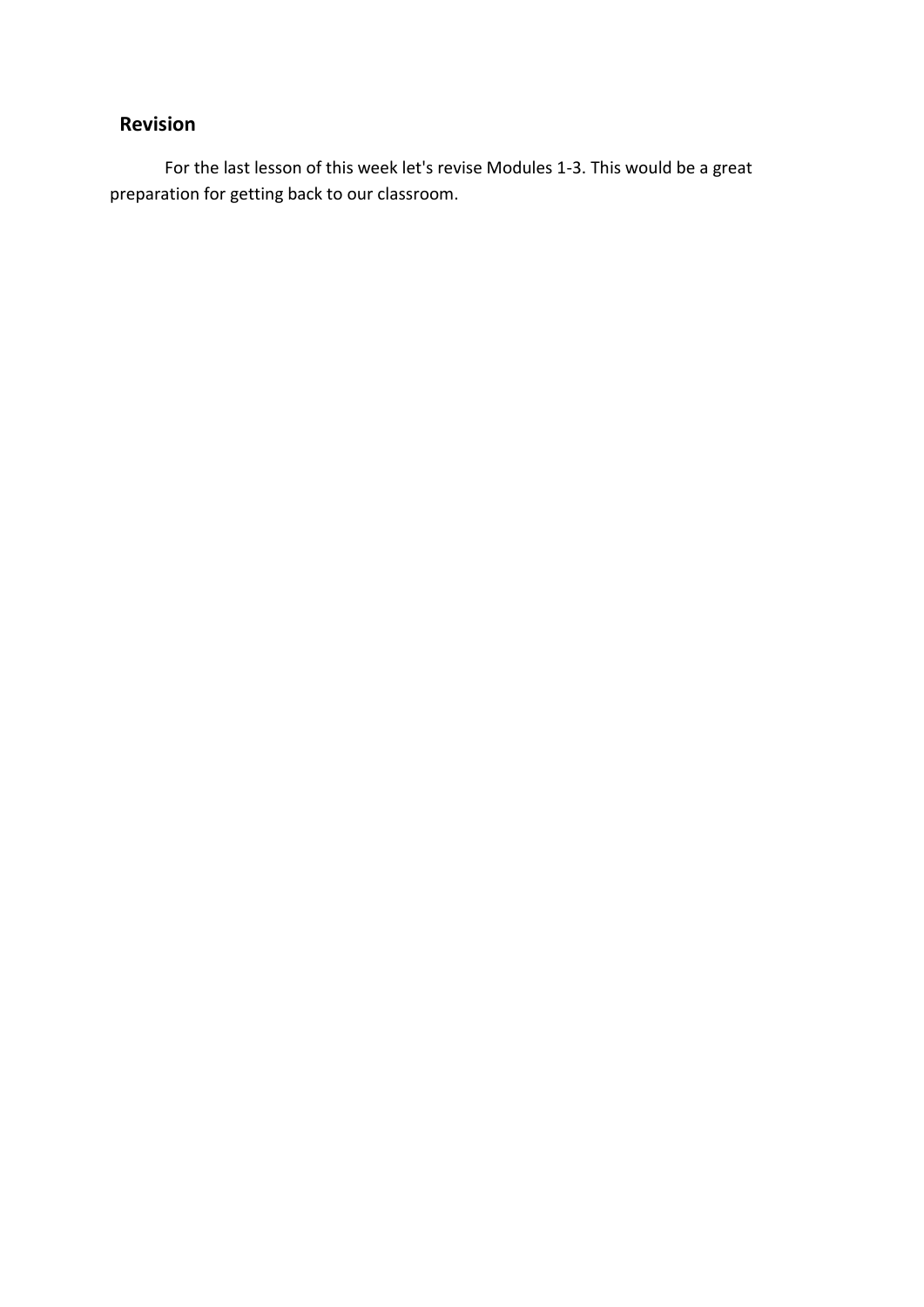|                | MID TEST (Modules 1-3)                                                                        |                                                                                                                   |  |
|----------------|-----------------------------------------------------------------------------------------------|-------------------------------------------------------------------------------------------------------------------|--|
|                |                                                                                               |                                                                                                                   |  |
|                |                                                                                               | 100<br>(Time: 50 minutes)                                                                                         |  |
|                | Circle the correct item.                                                                      |                                                                                                                   |  |
|                | 1 We haven't got  money to go on holiday.<br>B too<br>A enough<br>C many                      | 14 David  his finger with a knife while<br>preparing the dinner.                                                  |  |
| $\overline{2}$ | She works  hours at the hospital.                                                             | A cut<br><b>B</b> bruised <b>C</b> burnt                                                                          |  |
|                | <b>B</b> shifts<br>A full-time<br>C long                                                      | 15 We have  been to Liverpool.<br>A never B still<br>C ever                                                       |  |
| 3 <sup>1</sup> | Tony is a  statue.<br><b>B</b> walking<br>A living<br>C swinging                              | 16 He's the  runner in the team.                                                                                  |  |
|                | 4 Ian is a security                                                                           | <b>B</b> fastest <b>C</b> more fast<br>A faster                                                                   |  |
|                | A trainer <b>B</b> guard<br>C assistant                                                       | 17 That blue top  your eyes.<br>C matches                                                                         |  |
| 5.             | He has  to Italy twice.<br><b>B</b> gone<br>C went<br>A been                                  | A fits<br><b>B</b> agrees<br>18 She's really , she's always smilling.                                             |  |
| 6 <sup>1</sup> | Mary isn't old  to drive.                                                                     | <b>B</b> cheerful <b>C</b> shy<br>A moody                                                                         |  |
|                | <b>B</b> enough<br>C any<br>A too                                                             | 19 Twilight is popular  teenagers.<br><b>B</b> with<br>$C$ at<br>A to                                             |  |
|                | 7 There  a lot of people in the bank.<br><b>B</b> have<br>A going to be<br>C will be          | 20 Were you reading when Bob  home?<br>B arrived C is arriving<br>A arrives                                       |  |
| 8              | Lessons  every day at 8:45 am.<br>C start<br>A are starting B starts                          | A flash of  lit up the night sky.<br>21<br>A lightning B hurricane C tornado                                      |  |
| 9              | Claire fell and twisted her<br>C wrist<br><b>B</b> leg<br>A ankle                             | Have you  any plans for the weekend?<br>22<br>B made C making<br>A make                                           |  |
|                | 10  your homework now, Sam?<br>A Do you do B Are you doing<br>CD <sub>o</sub>                 | 23 Put a(n)  on the bruise to stop it from<br>getting bigger.<br><b>B</b> bandage <b>C</b> ice pack<br>A dressing |  |
| 11             | They are waiting to  the flight.<br><b>B</b> overcome C lose<br>A board                       | Daniel wants to be an airline  when he's<br>24<br>older.<br>C driver<br><b>B</b> pilot<br>A designer              |  |
|                | 12 John is  clever as his brother.<br>$C$ as<br>A more<br><b>B</b> most                       | Mark hurt<br>25<br>C itself<br><b>B</b> herself<br>A himself                                                      |  |
| 13             | The baby  now because she's hungry.<br>C don't cry<br>A cries<br>REDMI NOTE 9 <sup>ying</sup> | CExpress Publishing FHOTOCOPIABLE                                                                                 |  |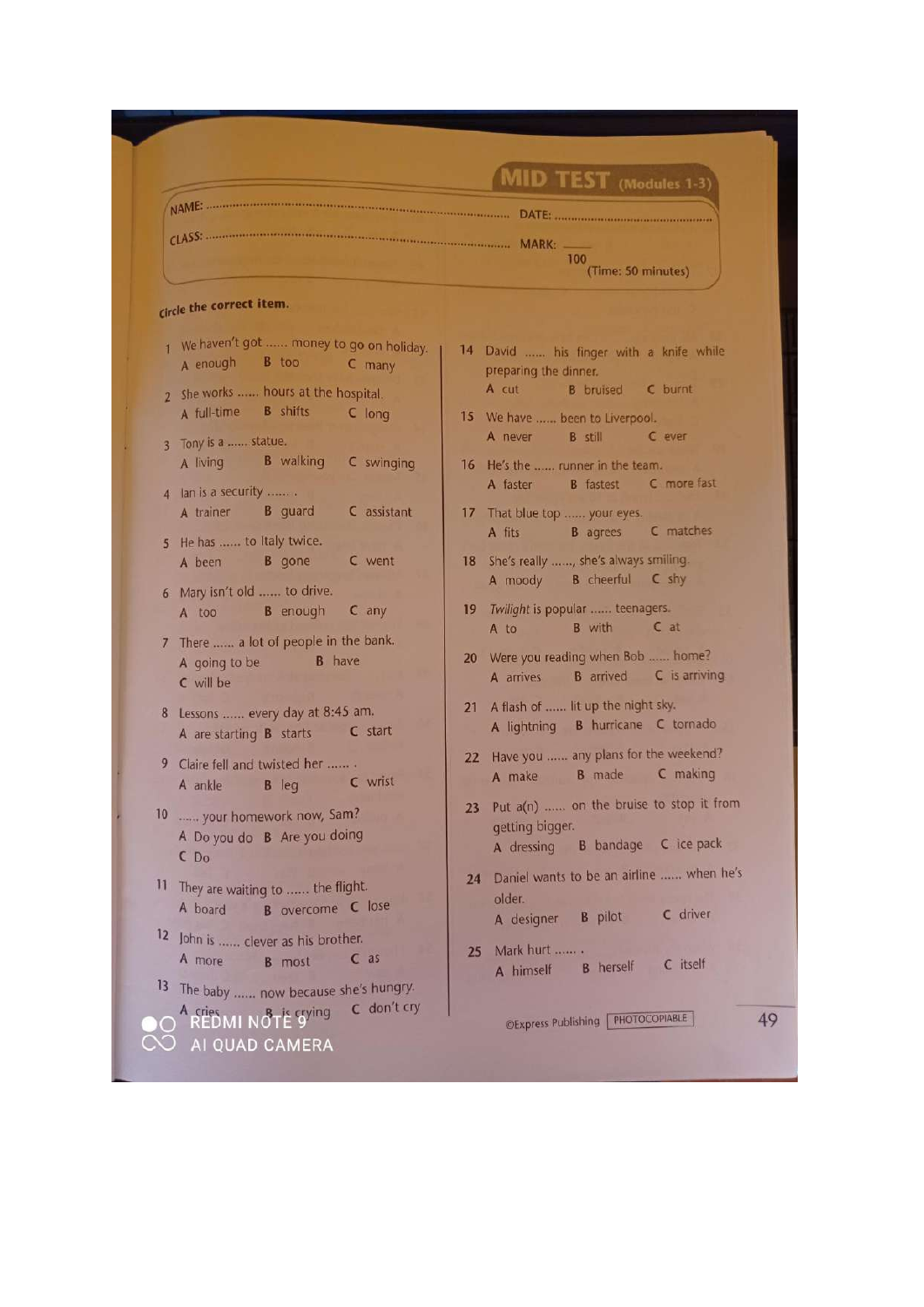## **MID TEST** (Modules 1-3

- 26 I've ...... finished my homework. C since **B** yet A just
- 27 I like it but it's ...... for me. A much expensive B expensive enough C too expensive
- 28 Ask the shop ...... if they have this dress in blue. B assistant C trainer A agent
- 29 Tom ...... for Athens in an hour. **B** has left A is leaving C leave
- 30 These are the ...... bags. A womens B womens' C women's
- 31 She ...... tennis at 10 am yesterday. C was playing A is playing **B** played
- 32 Tom ...... to the beach. He hasn't come back vet. A have gone B has been C has gone
- 33 She ...... live with her grandparents when she
- was young. A would **B** used to C is used to
- 34 Steve has lived here ...... five years. A yet **B** since C for
- 35 ...... you in town yesterday afternoon? A Was **B** Were  $C$  Is
- 36 I've ...... packed my suitcase. I did it yesterday.
	- A yet **B** just C already
- 37 Mike was cooking when the phone ....... A was ringing B rang C is ringing
- 38 The rescue team found him in a ...... condition. A severe B confusing C critical
- 39 When my brother ...... in, I was studying. A is coming B came C was coming
- 50 C REQUALS PUBLISHING PPHOTOCOPIABLE ER,
- 40 They have lived in Germany ...... 2003. **B** for C since A yet
- 41 Tim isn't here. He ... to the supermarket. A has gone **B** has been **C** have gone
- 42 Kim ...... her homework two hours ago. **B** was finishing A has finished C finished
- 43 Did you bake the cake ......? A yourself B ourselves C herself
- 44 ...... you ever tried Japanese food? **B** Has C Have A Hasn't
- 45 Tom is ...... young. C enough **B** much A very
- 46 They ...... working there since 2001. A have been B were C are
- 47 Athletes keep their bodies in good ....... **B** figure A shape C outline
- 48 She has ...... arrived at her office. A for **B** yet C just
- 49 Kim ...... sleeping at 8 am yesterday. A wasn't B hasn't  $C$  isn't
- 50 Alice ...... packed her suitcase yet. A has B hasn't C haven't
- 51 Peter ...... a muscle because the weights were too heavy.
	- A pulled **B** cut C twisted
- 52 ...... you reading a book at 2 pm yesterday? A Were B Was C Did
- 53 Laura ...... in New York for a year. A has been B have been C has gone
- 54 I haven't ...... her for weeks. A saw **B** seen C to see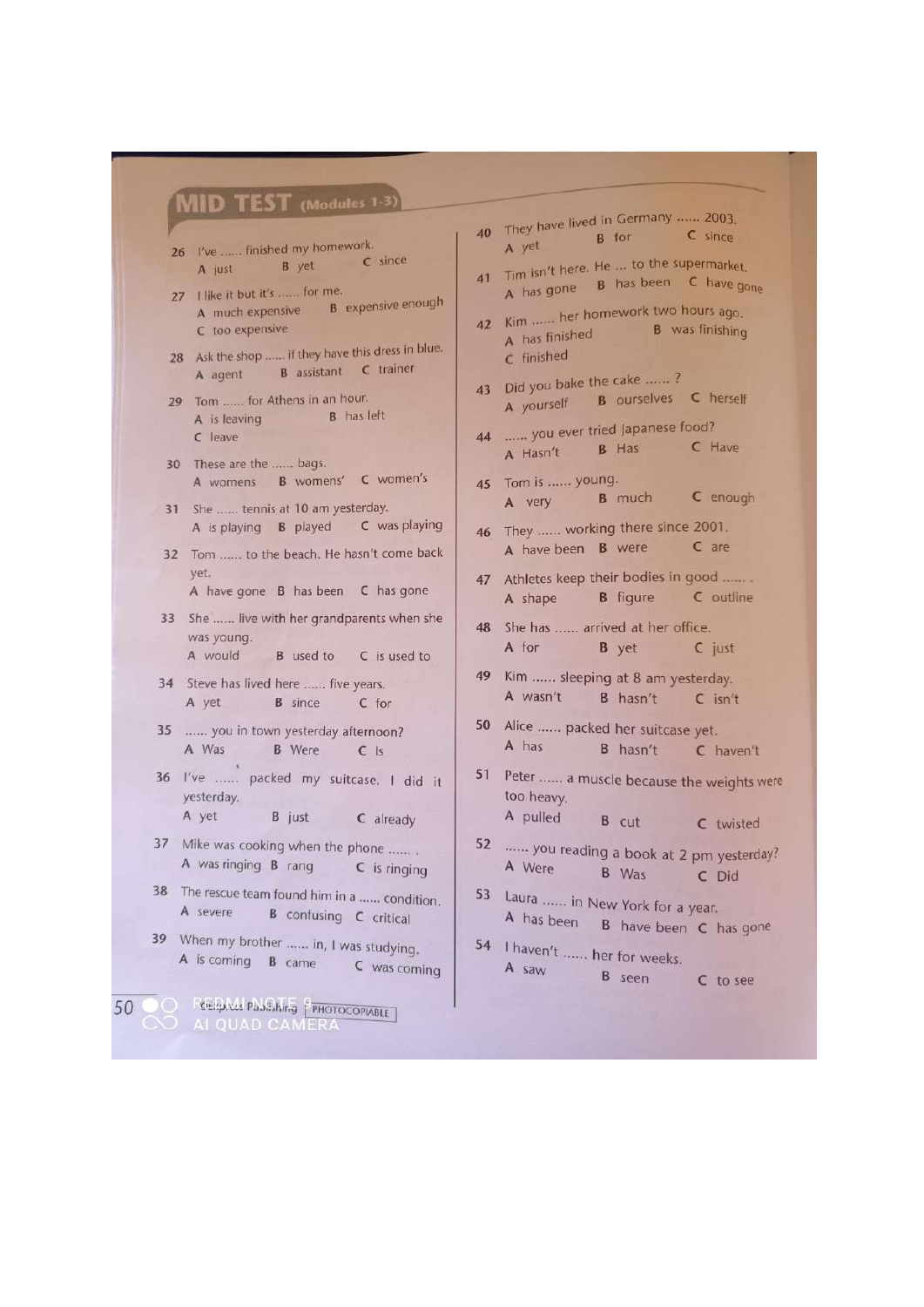- 55 To play squash you need a ...... A paddle **B** bat C racquet
- 56 He ...... many obstacles on the road to success. A overcame B passed C missed
- 57 They have known each other ...... 3 years. A since **B** for  $C$  yet
- 58 | have nothing to do. I'm so ...... **B** bored A boring C bore
- 59 You need a ...... to play tennis? A bat B racquet C paddle
- 60 I have .......... finished my lunch, I'm full! **B** ever A just C never
- 61 What was she ...... when Peter called? A doing B do C did
- 62 A shark ...... Bethany in 2003. A attack **B** attacked C hit
- 63 ...... it's a good idea? A Are you thinking **B** I think C Do you think
- 64 Have you ever ...... to a circus? **B** to go C been A go
- 65 He is walking ...... because his leg hurts. C slowed A slowly **B** slow
- 66 She ...... driving when the accident happened. C wasn't A isn't **B** didn't
- 67 Bungee jumping is so ....... C exciting A excite **B** excited
- 68 He ...... visit them every weekend. A use to B is used to C used to
- 69 | ...... a long time for this opportunity. A been waiting **B** wait C have waited

O REDMI NOTE 9 CO AI QUAD CAMERA

# MID TEST (Modules 1-3)

- 70 Mary went to the hospital to get a(n) ...... of her broken leg. A plaster cast B x-ray
	- C bandage
- 71 Sandra never shows her feelings; she is very  $\cdots$ A bossy
- **B** generous **C** reserved 72 He ...... his arm in an accident.
- A left **B** lost C missed
- 73 Doctors and nurses work ...... hours. A high B long C tall
- 74 Joe was sleeping while Ann ...... a book. A was reading B read  $C$  is reading
- 75 He's always ...... for school. A lately **B** latest C late
- 76 She hasn't finished her homework ....... A yet B too C now
- 77 Jean is ...... than her brother. A friendly **B** friendlier C friendliest
- 78 Bethany lost a lot of blood but managed to ...... death. **B** escape A miss C rush
- 79 John ...... his eye when he was doing karate. **B** broke C sprained A bruised
- 80 I've got an ...... new computer game. B amazing C amazed A amaze
- 81 Mark is ...... to be a pilot. A training **B** exercising C performing
- 82 The hikers panicked when they heard a snake . . . . . . . . . **B** hissing C singing A rustling
- 83 Tina never ...... tight fitting jeans. A is wearing B wears C don't wear

CExpress Publishing PHOTOCOPIABLE

51